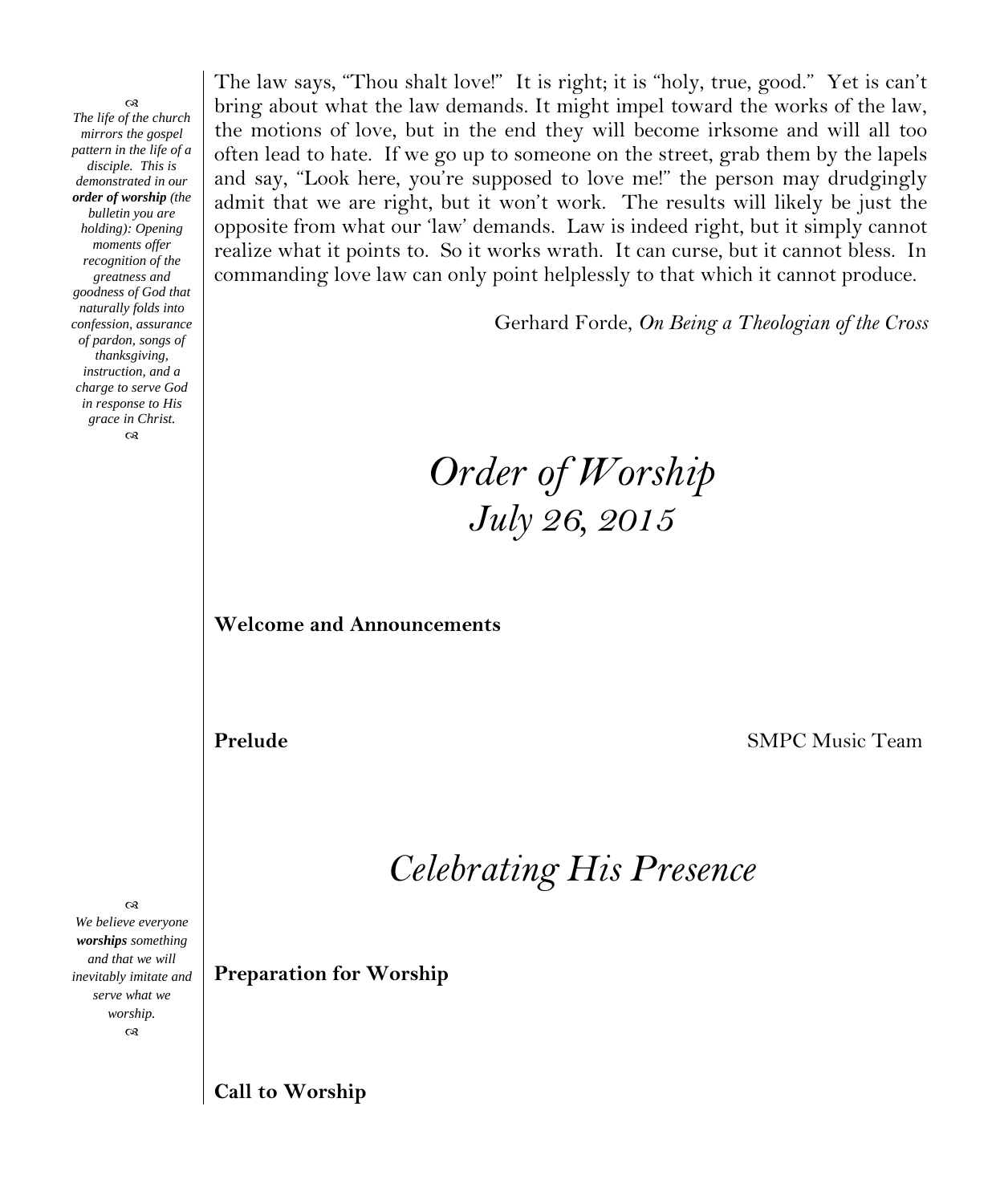## **Great Is Thy Faithfulness**

Great is Thy faithfulness, O God my Father; There is no shadow of turning with Thee; Thou changest not, Thy compassions, they fail not; As Thou has been Thou forever wilt be. *(refrain)*

Summer and winter and springtime and harvest, Sun, moon, and stars in their courses above, Join with all nature in manifold witness To Thy great faithfulness, mercy and love. *(refrain)*

Pardon for sin and a peace that endureth, Thine own dear presence to cheer and to guide, Strength for today and bright hope for tomorrow, Blessings all mine, with ten thousand beside! *(refrain)*

*Refrain:* Great is Thy faithfulness! Great is Thy faithfulness! Morning by morning new mercies I see: All I have needed Thy hand hath provided – Great is Thy faithfulness, Lord, unto me!

**Invocation**

#### **A Gospel Moment**

### **The Prayer of Confession and Repentance**

Almighty God, who are rich in mercy to all who call upon You, hear us as we come to You humbly confessing our sins and transgressions, and imploring Your mercy and forgiveness. We have broken Your holy laws by our deeds and by our words, and by the sinful affections of our hearts. We confess before You our disobedience and ingratitude, our pride and willfulness, and all our failures and shortcomings toward You and toward our fellow man. Have mercy on us, most merciful Father, and of Your great goodness grant that we may hereafter serve and please You in newness of life through the merit of Jesus Christ our Lord. Amen.

#### $\infty$

*The gospel moment is a time we use to remind people of the death and resurrection of Jesus Christ. By His obedience we are justified, and by His death we are reconciled to God. As we apprehend this we are ready to confess our sin.*

 $\infty$ 

#### $\infty$

*Since we understand that we are redeemed sinners, we agree with God about our sin to the end that we might be confirmed in the forgiveness and absolution we have in Christ. This pattern of confession makes way for affirmation and confirmation of God's covenant promise that He assures every believer of pardon for the sake of Christ's obedience and substitution*

 $\infty$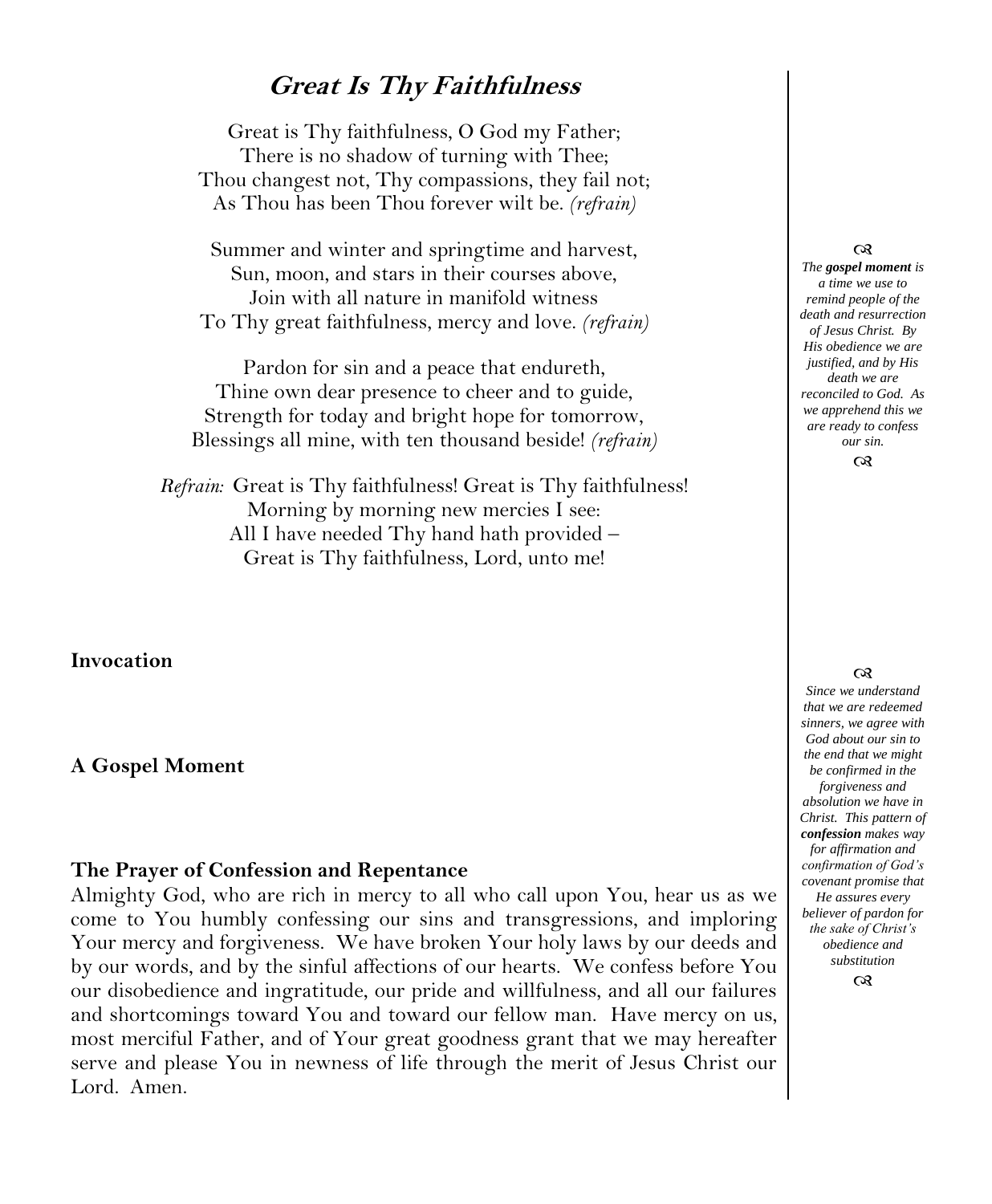$^{c8}$ *For assurance of pardon, the man who has faith is the man who is no longer looking at himself and no longer looking to himself. He looks entirely to the Lord Jesus Christ and His finished work, and rests on that alone". –Martyn Lloyd-Jones*

 $\infty$ 

### **Assurance of Pardon** *People:* Thanks be to God!

# **Tender Mercy (Psalm 28)**

Hear my cry for mercy as I call to You, As I lift my hands in Spirit and in Truth.

*Chorus:* -*Men (Women reply):* We cry mercy (in the name of the Father most Holy), We cry mercy (in the name of the Son who was slain). Lord, have mercy (in the name of the Spirit indwelling), Tender mercy, Lord. You are mercy (in the name of the Father most Holy), You are mercy (in the name of the Son who was slain). Lord, have mercy (in the name of the Spirit indwelling), Tender mercy, Lord.

In Your tender mercy brought by grace through faith, I will lift my heart toward Your most Holy Place. *(chorus)*

We cry mercy, we cry mercy; Lord, have mercy; Tender mercy, Lord; tender mercy, Lord.

### **The Blessing**

*Minister:* The grace of God be with you. *People:* And also with you.

**Baptism of Covenant Child Madison Renee Robinson** 

**Greeting One Another in the Name of the Lord**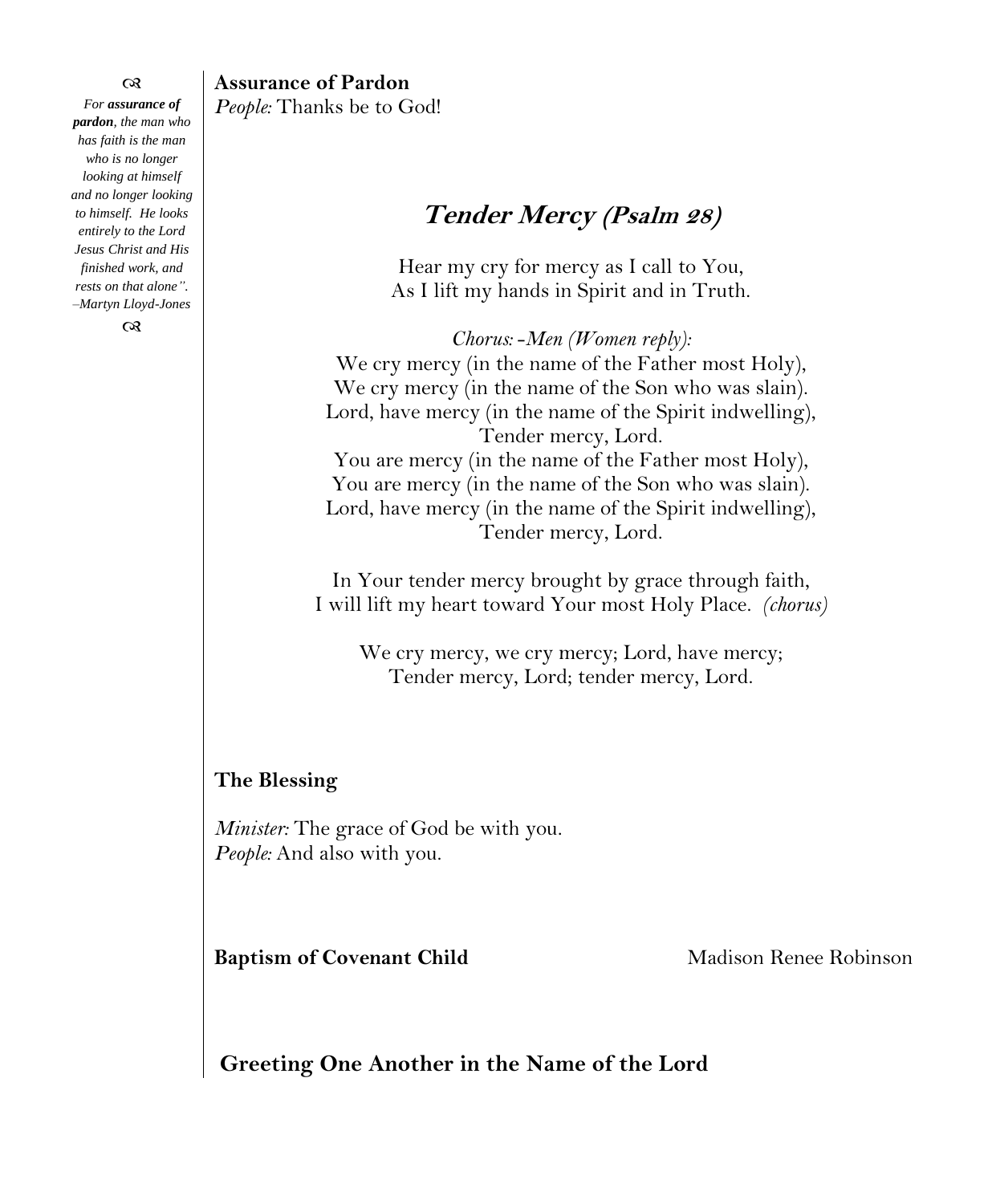# *Experiencing Renewal*

## **10,000 Reasons**

The sun comes up, it's a new day dawning, It's time to sing Your song again. Whatever may pass, and whatever lies before me, Let me be singing when the evening comes. *(chorus)*

*Chorus:* Bless the Lord, O my soul, O my soul; worship His holy name. Sing like never before, O my soul; I'll worship Your holy name.

> You're rich in love and You're slow to anger. Your name is great and Your heart is kind. For all Your goodness I will keep on singing, Ten thousand reasons for my heart to find. *(chorus)*

> And on that day, when my strength is failing, The end draws near, and my time has come; Still my soul will sing Your praise unending, Ten thousand years and then forevermore! *(chorus)*

# **The Power of the Cross**

Oh, to see the dawn of the darkest day; Christ on the road to Calvary. Tried by sinful men, torn and beaten, then nailed to a cross of wood.

Oh, to see the pain written on Your face, bearing the awesome weight of sin. Ev'ry bitter thought, every evil deed crowning Your bloodstained brow.

*Chorus:* This the pow'r of the cross; Christ became sin for us— Took the blame, bore the wrath, we stand forgiven at the cross.

Now the daylight flees, now the ground beneath quakes as its Maker bows His head. Curtain torn in two, dead are raised to life; "Finished!" the vict'ry cry! *(chorus)*

#### $\infty$

*Now that we have reenacted the story of the gospel as a church community, we now experience the renewal merited for us by Jesus Christ. We express this renewal in our singing praises to Jesus for His great mercy towards us.*  $\infty$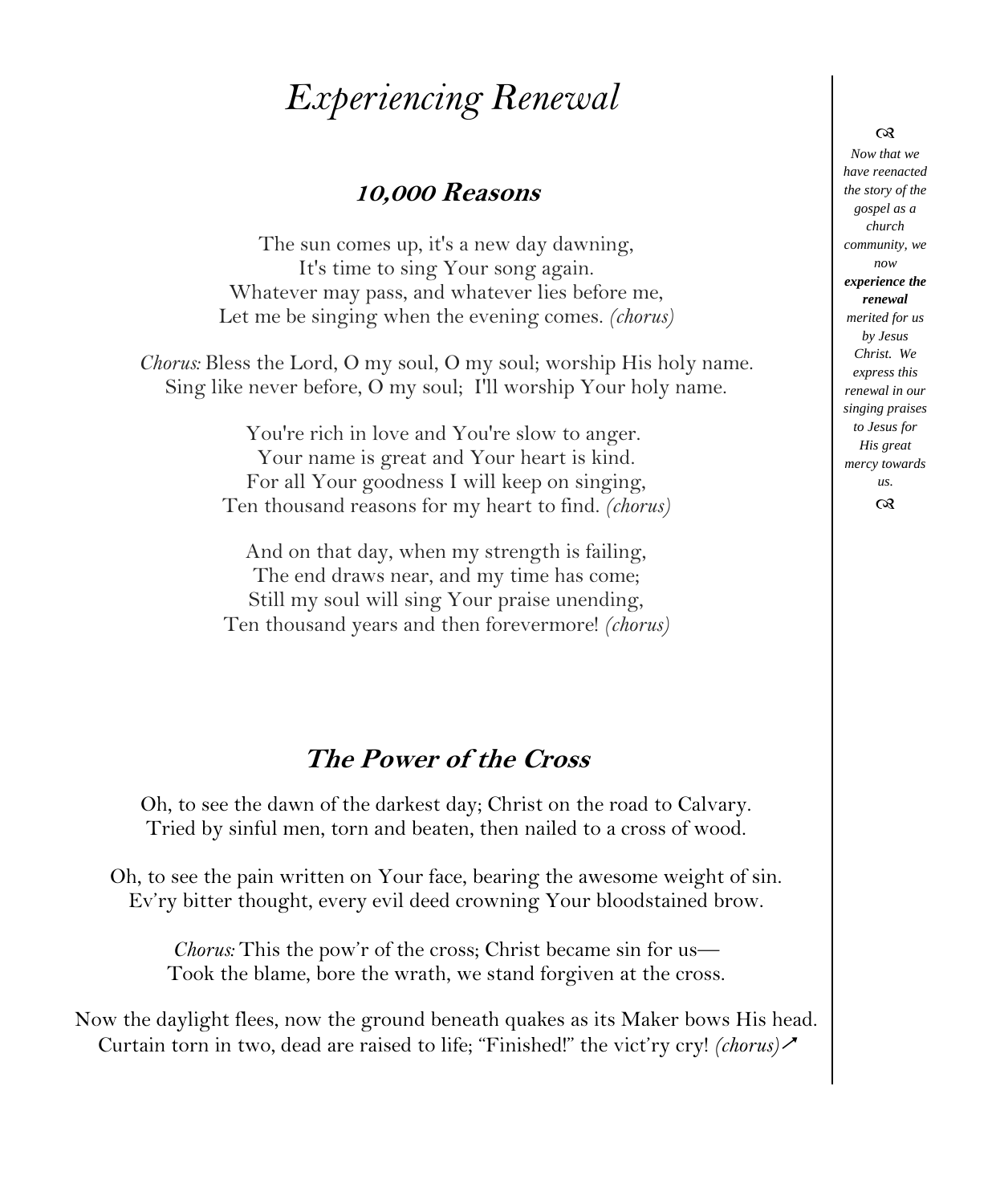Oh, to see my name written in the wounds, for through Your suff'ring I am free! Death is crushed to death, life is mine to live, won through Your selfless love!

> This the pow'r of the cross, Son of God—slain for us. What a love! What a cost! We stand forgiven at the cross.

> This the pow'r of the cross, Son of God—slain for us. What a love! What a cost! We stand forgiven at the cross.

### **Pastoral Prayer**

**Song of Preparation to Hear God's Word**

# **I Have a Shelter**

I have a shelter in the storm when troubles pour upon me; Though fears are rising like a flood my soul can rest securely. O Jesus, I will hide in You, my place of peace and solace, No trial is deeper than Your love that comforts all my sorrows.

I have a shelter in the storm when all my sins accuse me; Though justice charges me with guilt, Your grace will not refuse me. O Jesus, I will hide in You who bore my condemnation; I find my refuge in Your wounds for there I find salvation.

I have a shelter in the storm when constant winds would break me, For in my weakness I have learned Your strength will not forsake me. \*O Jesus, I will hide in You, the One who bears my burdens, With faithful hands that cannot fail You'll bring me home to heaven.

*(\*repeat at asterisk)*

#### $\infty$

*Jesus, our shepherd, prays with us and for us. We pray the pastoral prayer expecting the Holy Spirit to minister Jesus' benefits to us as He prays for us.*

 $\infty$ 

 $^{cs}$ 

*(Children ages 4-6 may be dismissed for Children's Church during song)*  $\infty$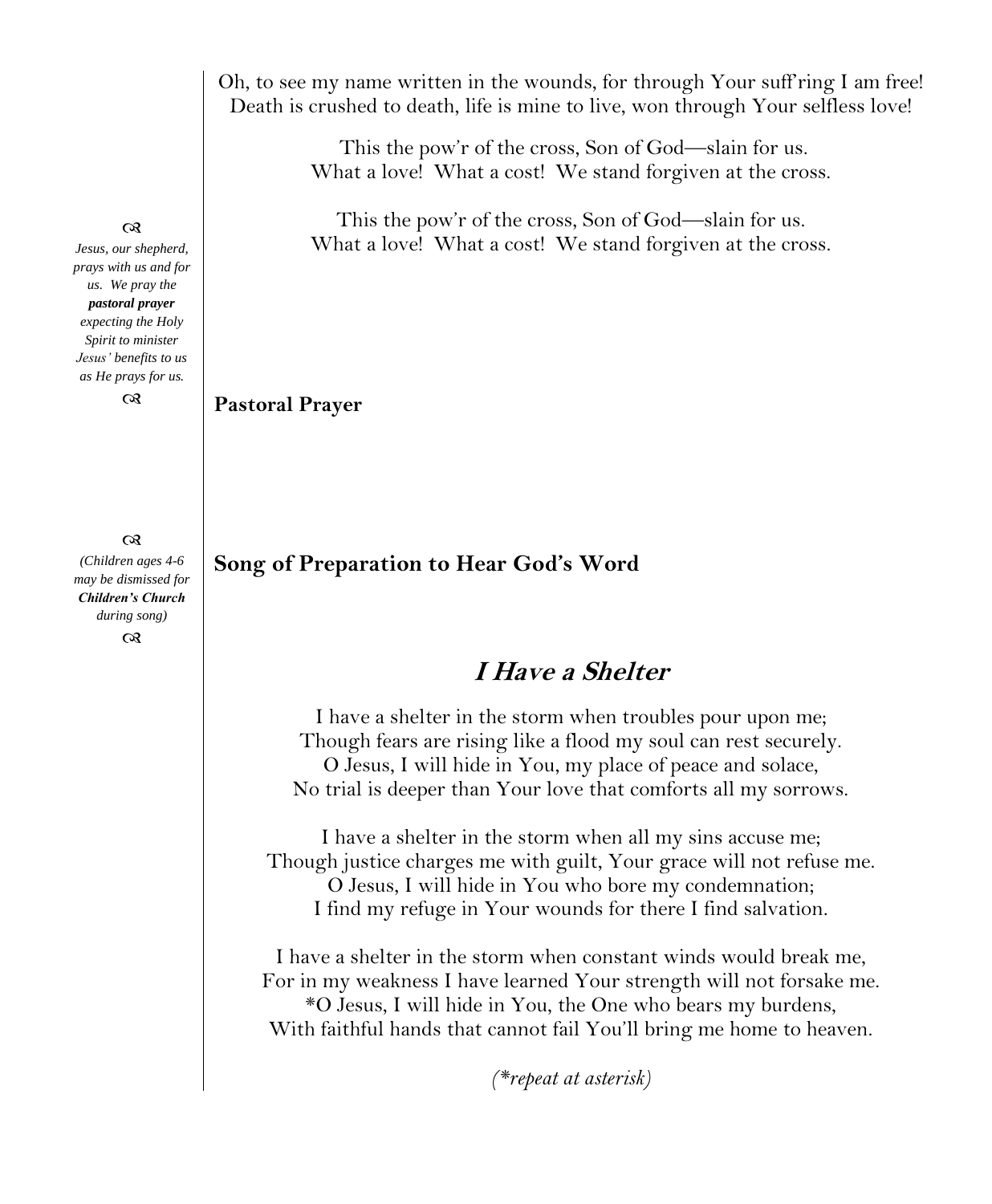# *Deepening Our Commitment*

## **Preaching of the Word Tim Posey**

Series: The Savior of Sinners "When the Gospel Becomes Really Good News" Luke 16:14-18 *Theme: God's Laws Don't Have Loopholes—That's Why We Sing "Amazing Grace"*

Introduction:

I. The Ridicule of the Self Righteous (v. 14)

II. The Rebuke of Jesus (v. 15)

III. The Only Way to Get Right with God (vv. 16-18)

Conclusion:

 $\infty$ 

*Since Jesus Christ has committed Himself to us in the laying down of His precious life, we are reminded of this in the preaching of the Word and likewise called to a daily, deepening commitment to follow after Him.*  $\alpha$